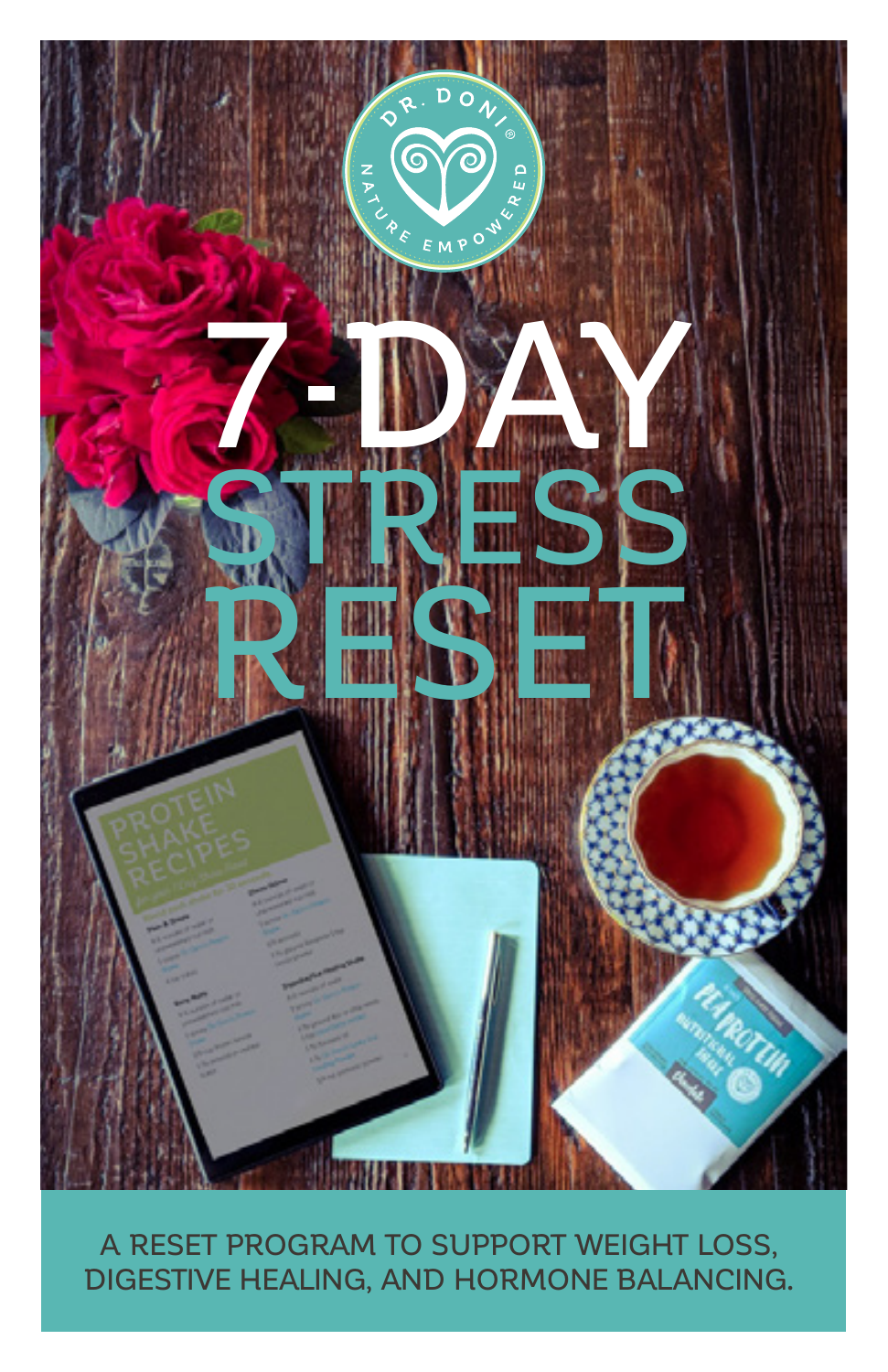# HEALING FOODS

on the Stress Reset

**The following foods are rich in the nutrients and antioxidants that you need to support your body. Focus on these foods during your program.**

#### **Protein:**

Fish: small, organic fatty fish such as troll or pole-caught albacore tuna, wild or Alaska salmon, sardines, farmed rainbow trout, and freshwater Coho Salmon (farmed)

Nuts: walnuts. almonds, pecans, hazelnuts, cashews, nut butter

Lentils

Garbanzos and hummus

Organic, freerange chicken, turkey

Grass-fed beef, bison, lamb

## **Carbs:**  Lentils

Sweet potatoes & Yams

Garbanzos and hummus

**Vegetables:**  Greens: collards. kale, chard, spinach, arugula

Zucchini, Asparagus

Celery, garlic, onions, carrots

Cruciferous: broccoli, cauliflower, brussels sprouts, bok choy

**Fruits:** Berries and dried cranberries

**Healthy Fats:** Olives and olive oil

Grapeseed oil

Coconut oil

Avocado

Avocado oil

Fish and fish oil

Nuts and seeds

Flaxseed oil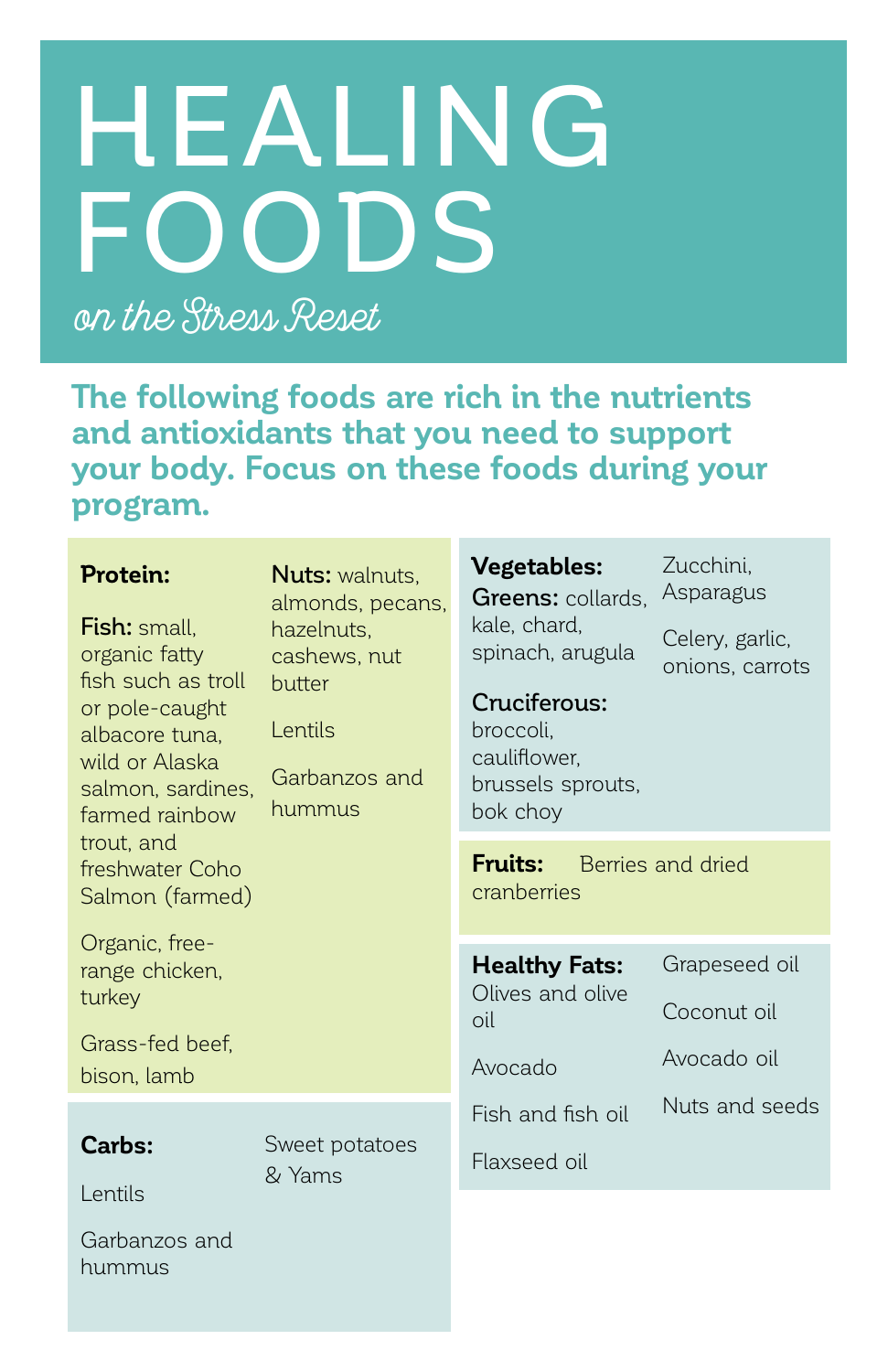## DR. DONI a message from

## **Welcome!**

I am so thrilled to be with you on your journey to recover from stress and reset your health with this 7-Day Stress Reset.

As you'll be learning in this program, stress in various forms has the ability to disrupt your hormones, throw off your digestion, cause leaky gut, imbalance healthy bacteria, shift your neurotransmitters and make your immune system under or over react. Read more in my ebook: [A Guide to Adrenal Recovery](http://doctordoni.com/pdfs/Dr-Doni-Wilson_A-Guide-to-Adrenal-Recovery.pdf).

Basically stress - whether emotional or physical, food or toxins, sugar or lack of sleep - causes trouble in your body. And the solution is to take away any of the stresses we can remove, and put in the things that help your body recover from stress. It is that simple.

But it's not always so simple to implement all on your own. That's where the Stress Reset Program comes along, to help you implement stress remedies and to learn what your body needs in order to stay well, even when you're stressed. Because ultimately, stress is a part of life. We can't eliminate it completely. We can, however, help our bodies manage it and outsmart it.

That's what I'm going to help you do in this 7-Day Stress Reset.

### **What results can you expect in just 7 days?**

3 7 days may not seem like a lot of time to reset your health, but your body is beautifully designed to heal and will do so quickly when given the right tools.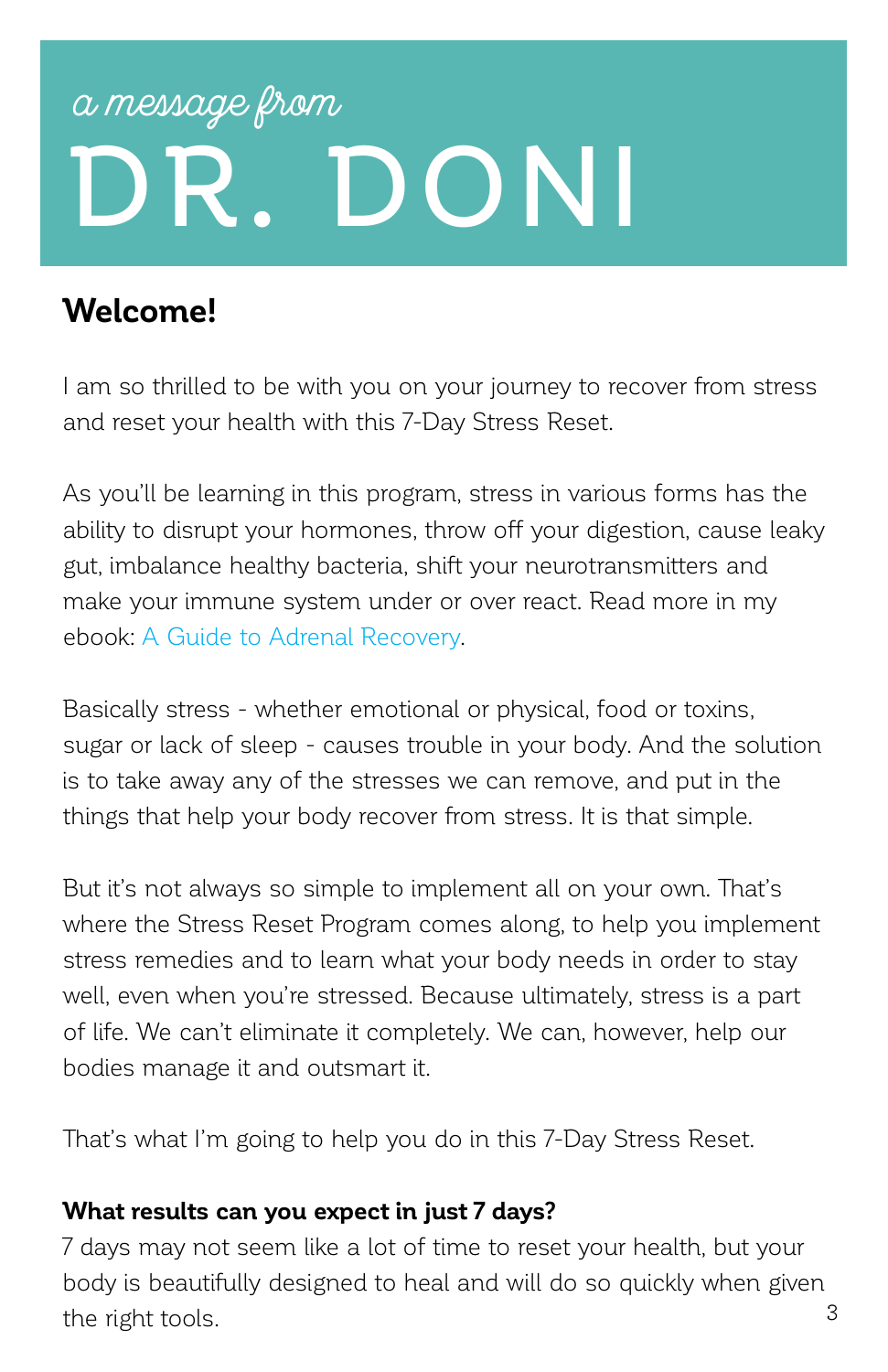During these next 7 days, I will guide you on how to remove the most stressful foods and toxins from your diet while nourishing your body with stress relieving foods and activities. We will do this by implementing what I refer to as CARE activities: Clean Eating, Adequate Sleep, Reducing Stress, and Exercise. And we are going to integrate these CARE activities one step at a time, little by little each day so that doing the Stress Reset is not adding to your stress!

You will be learning to eat gluten-free, dairy-free, sugar-free and organic by following the meal plan in this guide. And the daily email tips will help motivate and guide your success. As a result you can expect remarkable improvements in your energy level, digestion, sugar and empty carb cravings, weight, mood, and sleep patterns.

## What happens after 7 days?

If, after the 7 days you're back to where you want to be health-wise you'll always have this program to refer back to when you need a quick health reset.

OR, if after the 7 days you're feeling motivated and would like to see your results and support continue, you can always upgrade to the 21 day program at that time.

Either way, you can go back and use this program any time you need a quick health or diet reset, be it between business trips, after vacation, post-illness, or to help you recharge your batteries after a stressful life event.

The knowledge and tools you will learn are yours to keep.

If you're ready I'm ready, so let's get started!

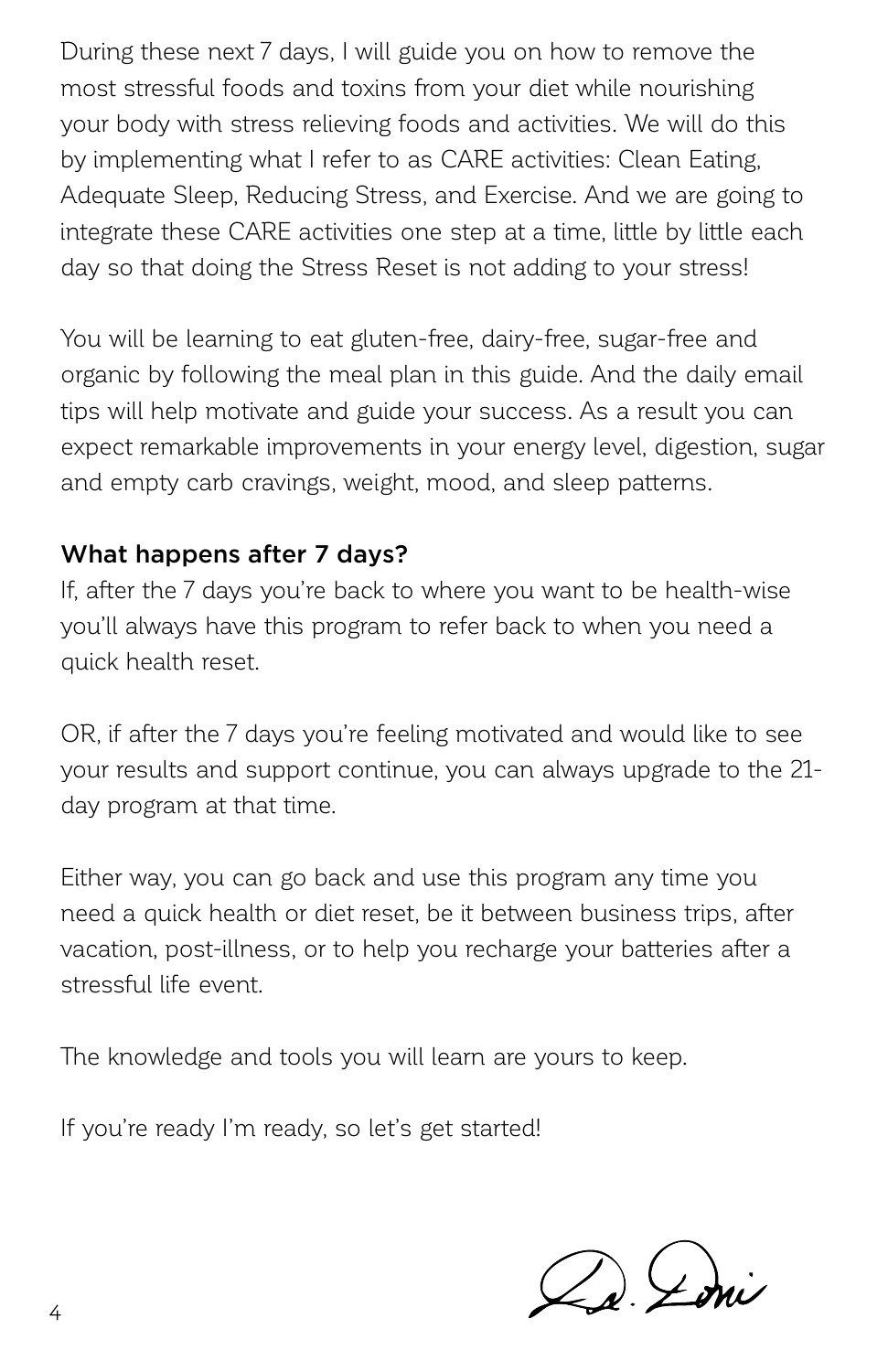## what the 7-DAY STRESS RESET will do for you

## **Heal Your Body and Lose Unwanted Weight**

Stress is the major factor behind most of the symptoms and disorders you experience…but you don't want to eliminate it completely.

Like your muscles naturally become stronger from exercise-induced stress, the same goes for your body…you must optimize your stress response to optimize your health.

The Stress Reset is designed to rebalance your stress response and support your body by helping all its systems work together.

It will support you in overcoming symptoms and losing unwanted weight by helping your body…

### **Decrease Toxins**

By disrupting balance and triggering reactions, toxins place a burden on your system and induce an unhealthy stress response.

This stress response cues your body to hold onto fat, especially around the middle, creating weight gain. It disrupts your insulin response, which regulates blood sugar, increasing your risk of diabetes.

Eliminating the toxic burden can help you overcome brain fog,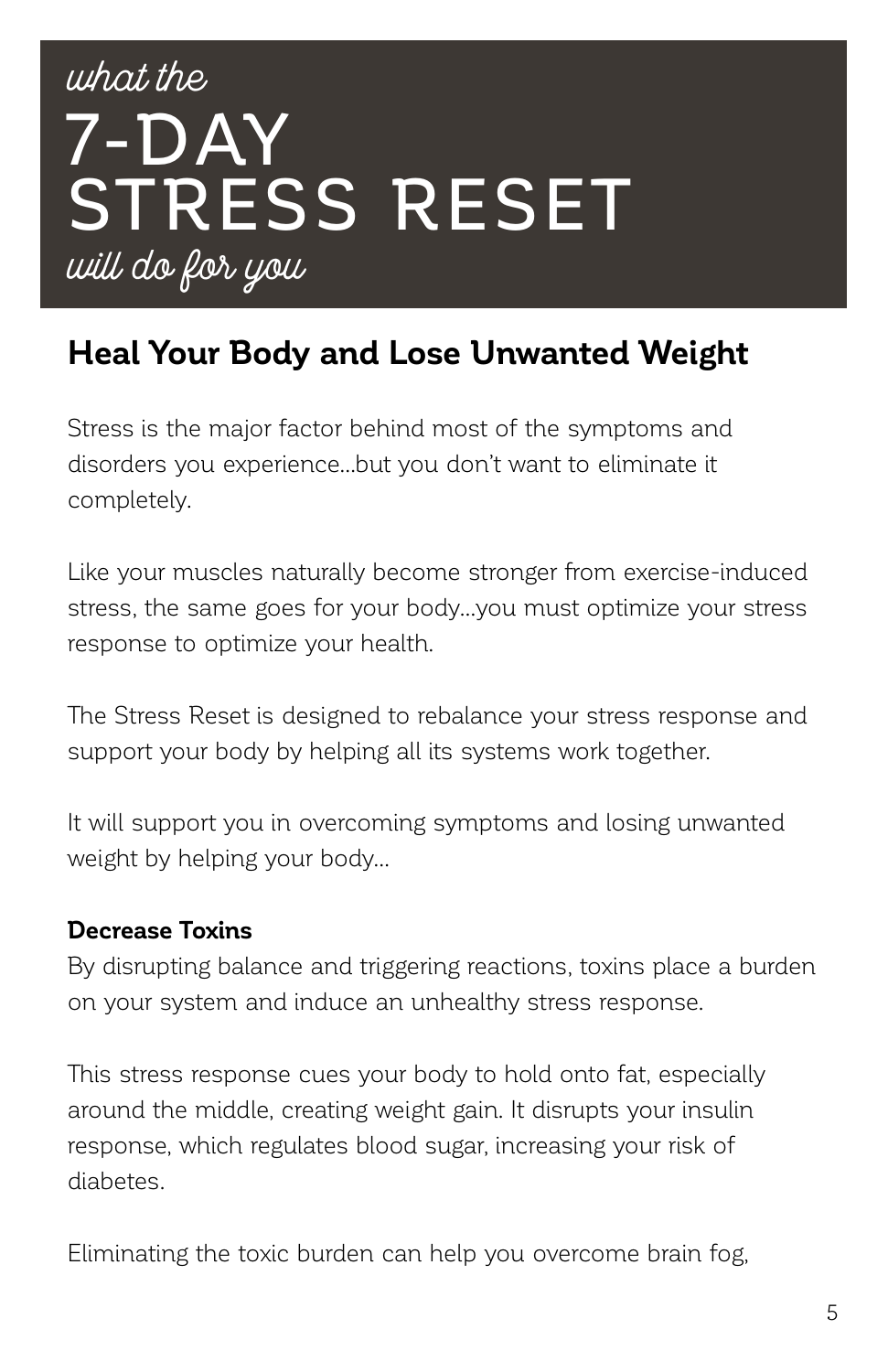anxiety, and depression, to feel energized and motivated, and to reduce or eliminate such symptoms as acne, headache, menstrual/ menopausal problems, frequent colds or infections, and digestive problems.

On the Stress Reset, you eat only organic food and drink only filtered water, green tea, and herbal tea. This will help you avoid many of the toxins lurking in our air, food, and water.

The stress response goes on to burden your hormones, immune system, digestive system, and nervous system, including many of the brain chemicals that govern your mental and emotional function.

## **Reduce Inflammation**

Inflammation is your immune system's overreaction to anything that might stress or endanger your body.

One of the chief causes of inflammation is obesity. Inflammation also contributes to obesity. In a vicious cycle, your body fat produces inflammatory chemicals…which then cue your body to retain more body fat…which produce more inflammatory chemicals…and so on.

Foods and beverages especially likely to provoke inflammation include sugar, artificial sweeteners, gluten and other grains, and alcohol. On the Stress Reset, you will avoid these foods, which will greatly reduce your body's inflammatory response to stress.

Inflammation is also set off by digestive imbalances such as leaky gut (see below). This program will help you reset your digestion, eliminating yet another source of inflammation.

## **Balance Stress Hormones**

By keeping you supplied with regular amounts of protein, and by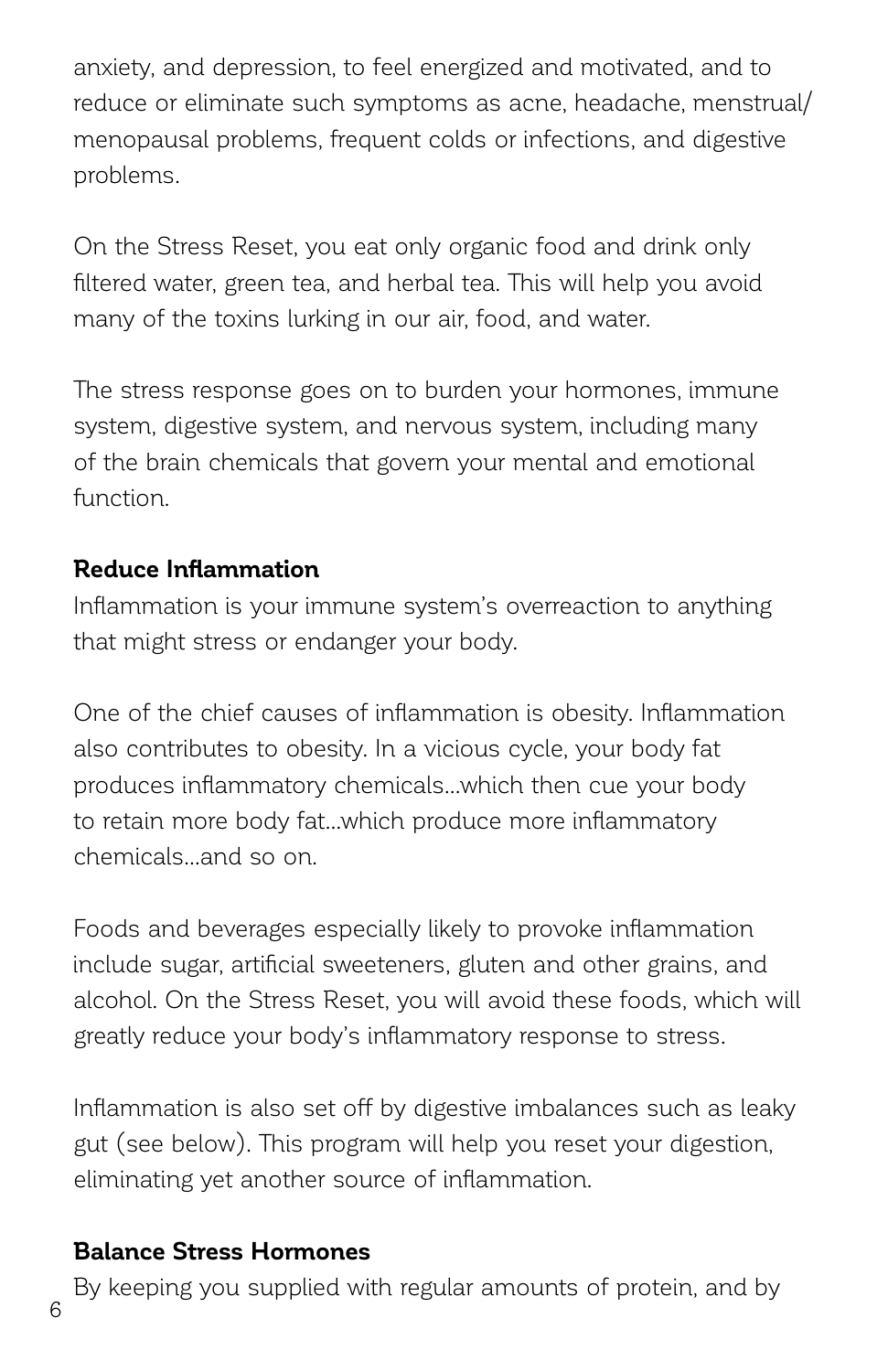ensuring you do not consume too many carbs at one sitting, the Stress Reset will help to optimize your insulin function.

This in turn will help you lose unwanted weight. You are also balancing a hormone known as leptin, which regulates feelings of hunger and satisfaction.

A benefit you will likely experience from your new high-quality diet and prospects for improved sleep is a natural balance of your cortisol levels.

When cortisol levels are optimal, you feel energized, motivated, and you have a lot of optimism and confidence. When cortisol levels are suboptimal— either too high or two low—you might feel anxious or depressed.

By reducing bodily stress, the Stress Reset will help you balance cortisol levels.

Balancing insulin and cortisol, plus reducing toxins, will help to balance your thyroid hormone, estrogen and progesterone, and other crucial hormones. Benefits of hormonal balance include:

- losing unwanted weight
- glowing skin and thick, healthy hair
- freedom from menstrual/menopause problems

## **Reset Digestive Health**

Your digestive health is of the outmost importance to your overall well-being. Even though digestive issues are common, it does not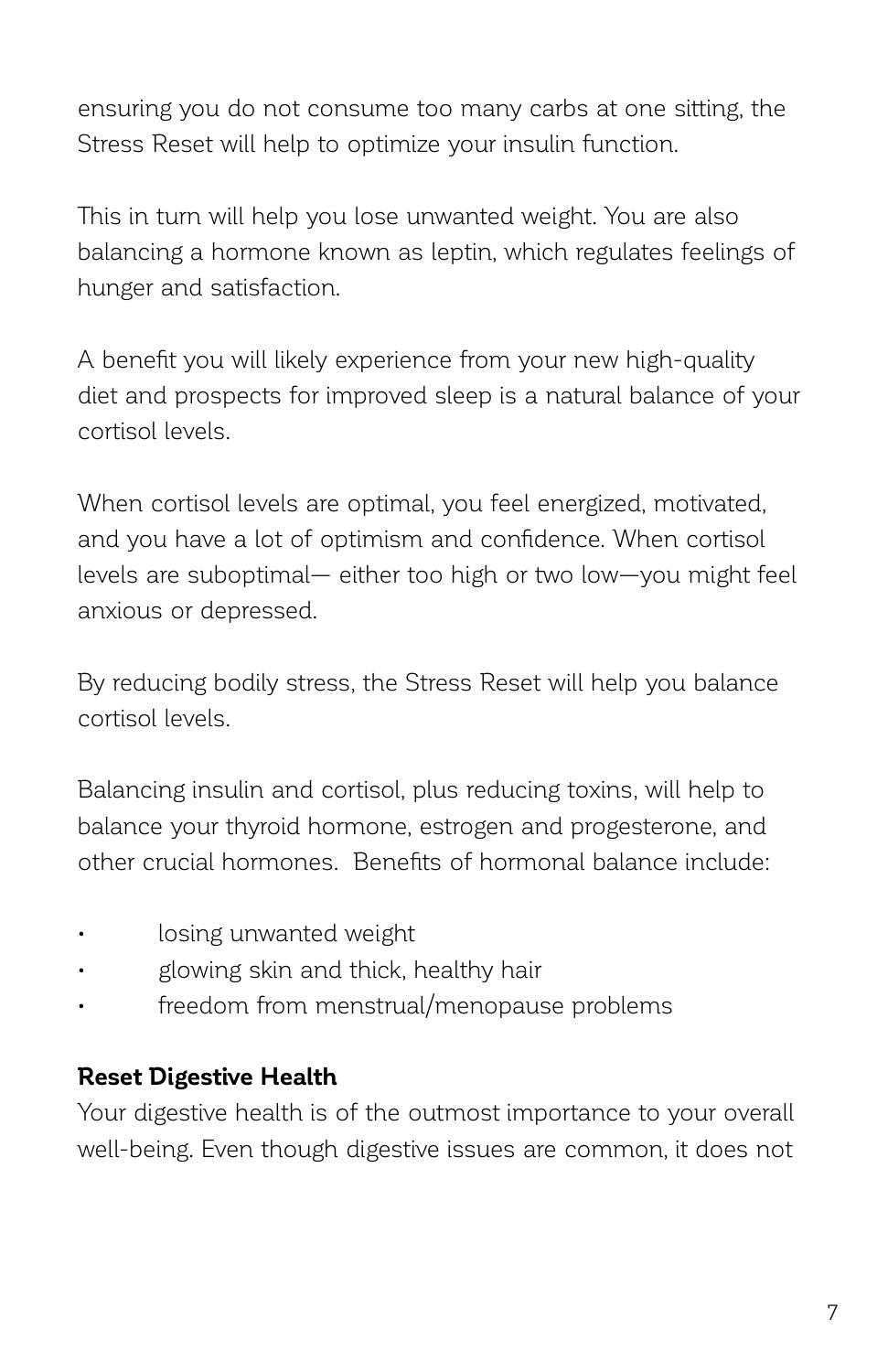mean they should be overlooked.

In fact, chronic digestive issues can lead to bigger problems not just in the digestion, but that affect your whole body, such as bacterial and/or yeast overgrowth, autoimmune disease, diabetes, anxiety, and memory loss.

Stress causes decreased ability to digest food as well as imbalanced bacteria in your intestines and inevitably, leaky gut. That's why so many people suffer from mild to moderate digestive health issues, be it heartburn, bloating and/or on-going trouble with maintaining bowel regularity.

Leaky gut then leads to food sensitivities, which can cause inflammation throughout your body and symptoms such as skin issues, sinus congestion, water retention, joint pain, weight gain, sleep issues, and/or brain fog.

The Stress Reset will help you avoid the most common food sensitivities—gluten, dairy, eggs, and soy—thereby helping you reset your digestive health, get on the path to healing leaky gut, and to help you know which foods make you feel good.

By eliminating these reactive foods, you will help your body reduce inflammation, support digestion, and start to rebalance your weight and your health overall.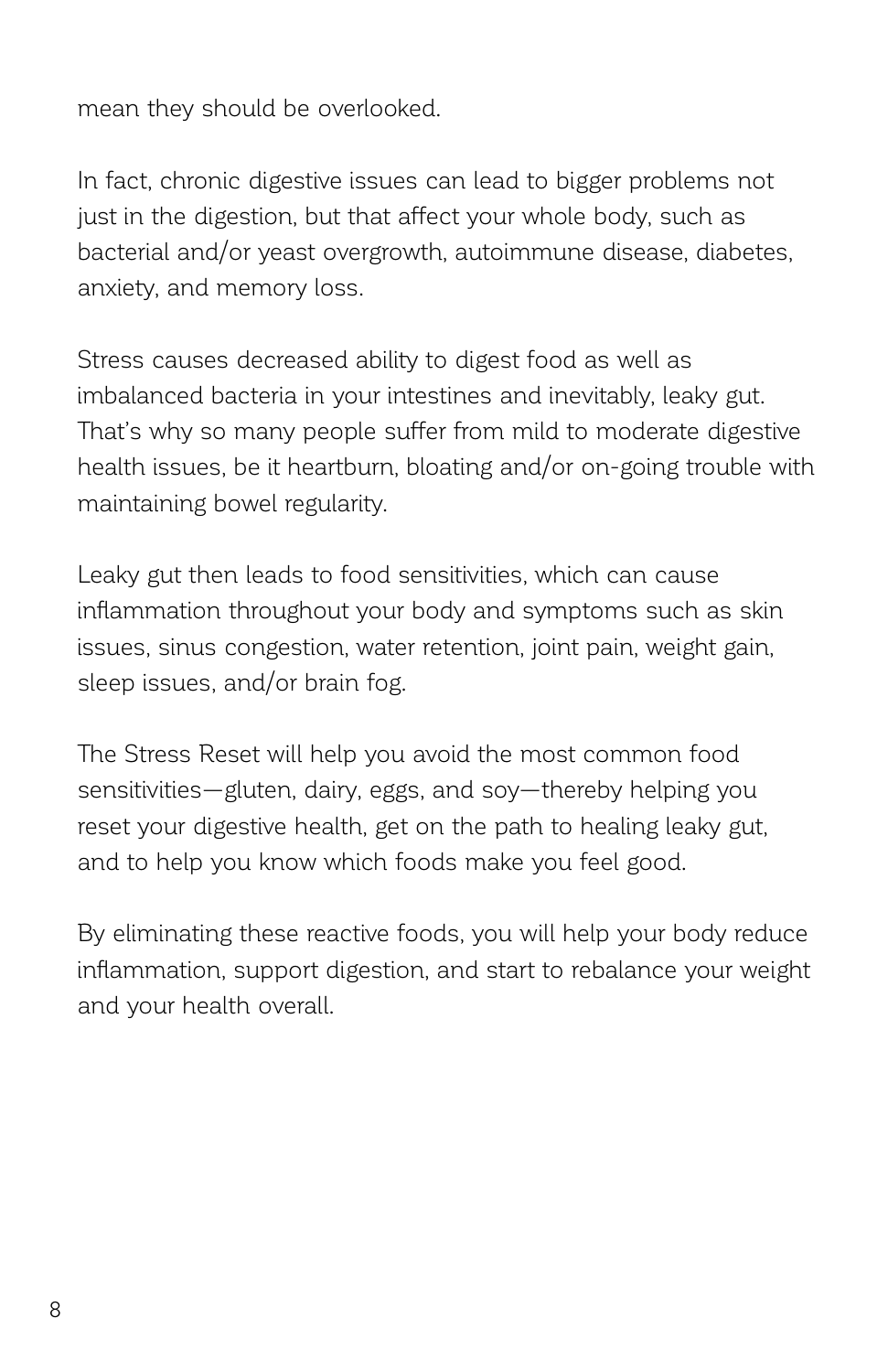## **KEY PRINCIPLES**

- 1. Avoid reactive foods: gluten, dairy, eggs, and soy
- 2. Eat five or six small "half-meals", spaced 3-4 hours apart: 30%-40% protein, up to 40% carbohydrates, 20%-30% healthy fat
- 3. Choose organic foods and drink filtered water or tea (green tea or herbal tea)
- 4. Avoid sugar, artificial sweeteners, alcohol, trans and hydrogenated fats
- 5. Have a protein shake, such as Dr. Doni's Pea Protein Shake, once or twice each day
- 6. Avoid toxins: artificial ingredients, preservatives, pesticides, and environmental toxins
- 7. Get 7.5-9 hours of sleep each night and work up to 15 to 30 minutes of exercise 3-5 times each week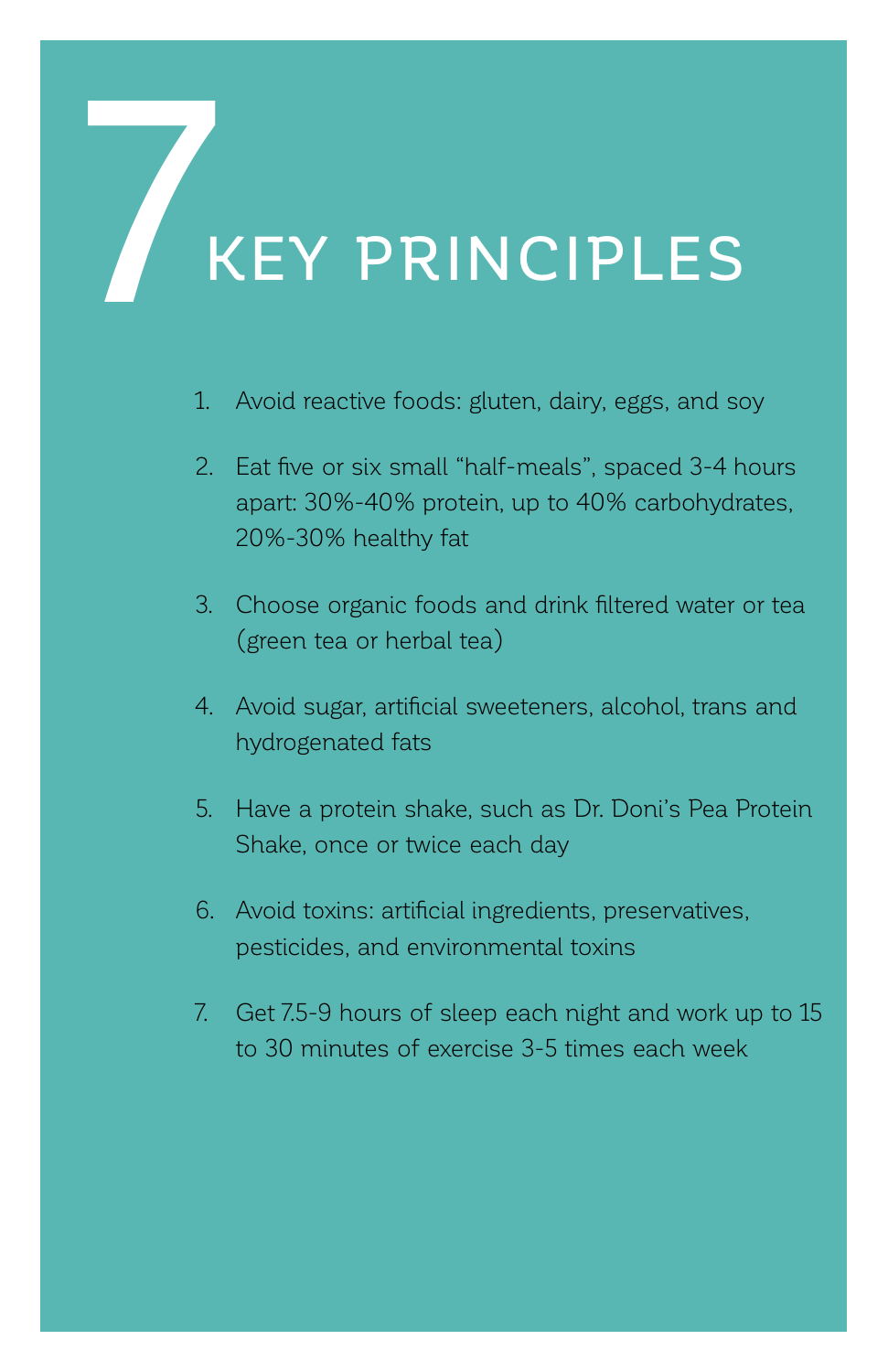## PROTEIN SHAKE RECIPES for your 7-Day Stress Reset

## **Blend each shake for 30 seconds.**

## **Plain & Simple**

4-6 ounces of water or unsweetened nut milk

1 scoop [Dr. Doni's Protein](https://www.drdonistore.com/Dr-Donis-Stress-Remedy-Program-Shake_p_733.html)  **[Shake](https://www.drdonistore.com/Dr-Donis-Stress-Remedy-Program-Shake_p_733.html)** 

6 ice cubes

## **Berry Nutty**

4-6 ounces of water or unsweetened nut milk

1 scoop [Dr. Doni's Protein](https://www.drdonistore.com/Dr-Donis-Stress-Remedy-Program-Shake_p_733.html)  [Shake](https://www.drdonistore.com/Dr-Donis-Stress-Remedy-Program-Shake_p_733.html)

1/4 cup frozen berries

1 Tb almond or cashew butter

## **Choco-licious**

4-6 ounces of water or unsweetened nut milk

1 scoop [Dr. Doni's Protein](https://www.drdonistore.com/Dr-Donis-Stress-Remedy-Program-Shake_p_733.html)  [Shake](https://www.drdonistore.com/Dr-Donis-Stress-Remedy-Program-Shake_p_733.html)

1/4 avocado

1 Tb ground flaxseeds 1 tsp cocoa powder

## **Digestive/Gut Healing Shake**

4-6 ounces of water 1 scoop [Dr. Doni's Protein](https://www.drdonistore.com/Dr-Donis-Stress-Remedy-Program-Shake_p_733.html)  [Shake](https://www.drdonistore.com/Dr-Donis-Stress-Remedy-Program-Shake_p_733.html)

- 1 Tb ground flax or chia seeds
- 1 tsp [liquid berry extract](https://www.drdonistore.com/Proberry-3-Liquid-8-oz_p_393.html)
- 1 Tb flaxseed oil
- 1 Tb [Dr. Doni's Leaky Gut](https://www.drdonistore.com/Dr-Donis-Leaky-Gut-Support-56-oz_p_681.html)  [Healing Powder](https://www.drdonistore.com/Dr-Donis-Leaky-Gut-Support-56-oz_p_681.html)
- 1/4 tsp probiotic powder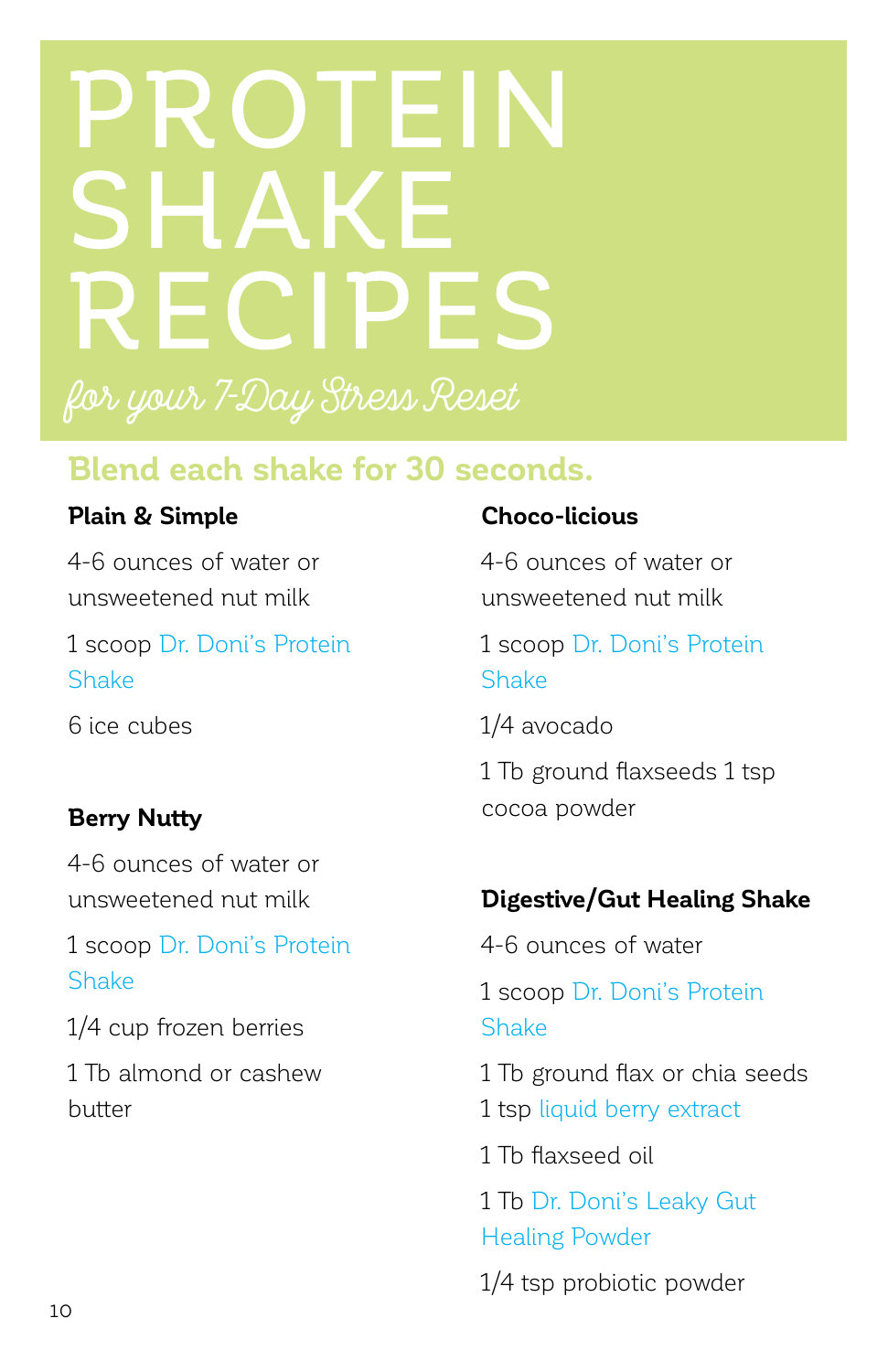## Sample Sample

# 7-DAY MEAL PLAN

**On the Stress Reset you will eat five to six "half meals" spaced 3-4 hours apart. Here is a sample week of mini-meals.** *(GF=Gluten-Free,* 

*DF=Dairy-Free)*

### **DAY 1**

**1st breakfast:** Dr. Doni's Protein Shake

2nd breakfast: 1/4 cup nuts and dried fruit or 1/2 of your favorite protein bar

**1st lunch:** make a salad with Arugula + 2 to 3 ounces protein of your choice

- rotisserie chicken
- sliced turkev
- salmon
- nuts

Add 1/4 avocado, 1 Tablespoon sunflower seeds, 1 Tablespoon dried cranberries *Serve 1-2 Tablespoons balsamic dressing or olive oil dressing*

**2nd lunch:** 1/4 cup nuts and dried fruit or 1/2 of your favorite protein bar

**1st dinner:** 6 ounces of ovenbaked free-range turkey or lamb, or lentils 1 c veggies—your choice *Eat half tonight, save the other half for tomorrow's lunch*

**2nd dinner:** 4-5 raw carrots or cucumbers + 1-2 Tablespoons hummus or Dr. Doni's Protein Shake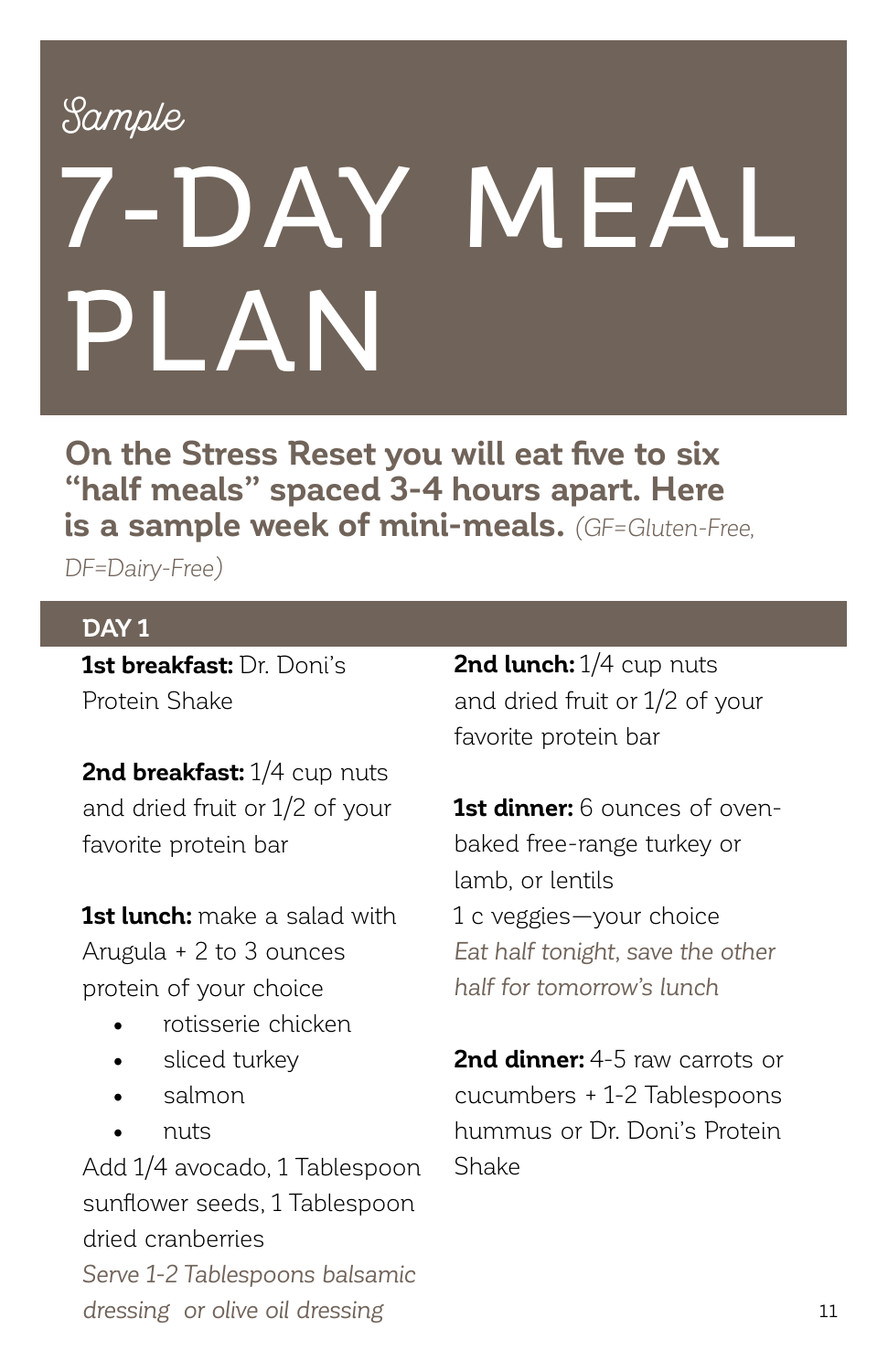#### **DAY 2**

**1st breakfast:** Dr. Doni's Protein Shake

**2nd breakfast:** 1 maple turkey sausage + a few pieces of arugula

**1st lunch:** Same as yesterday's salad

**2nd lunch:** Leftovers from yesterday: 3 ounces turkey/ lamb + 1/2 cup veggies

**1st dinner:** Beef, turkey, fish or veggie burger served with mustard and arugula + 1/2 cup steamed broccoli

2nd dinner:  $1/2$  cup frozen organic blueberries + 1 Tablespoon nut butter

#### **DAY 3**

**1st breakfast:** Dr. Doni's Protein Shake

**2nd breakfast:** 1 Tablespoon nut butter, with honey or maple syrup if you prefer

## **1st lunch:** *Make a wrap and eat half of it.*

The whole wrap: 3 slices freerange turkey on a rice or paleo wrap with arugula and 1/4 avocado

**2nd lunch:** Eat the other half of the wrap

**1st dinner:** Stir Fry Sauté in avacado oil – 1-2 cloves garlic, 1/4 cup sliced onion and broccoli - add 1 cup chicken, beef, or shrimp, and cook until done *Serve half and save the other half for tomorrow's lunch*

**2nd dinner:** Dr. Doni's Protein Shake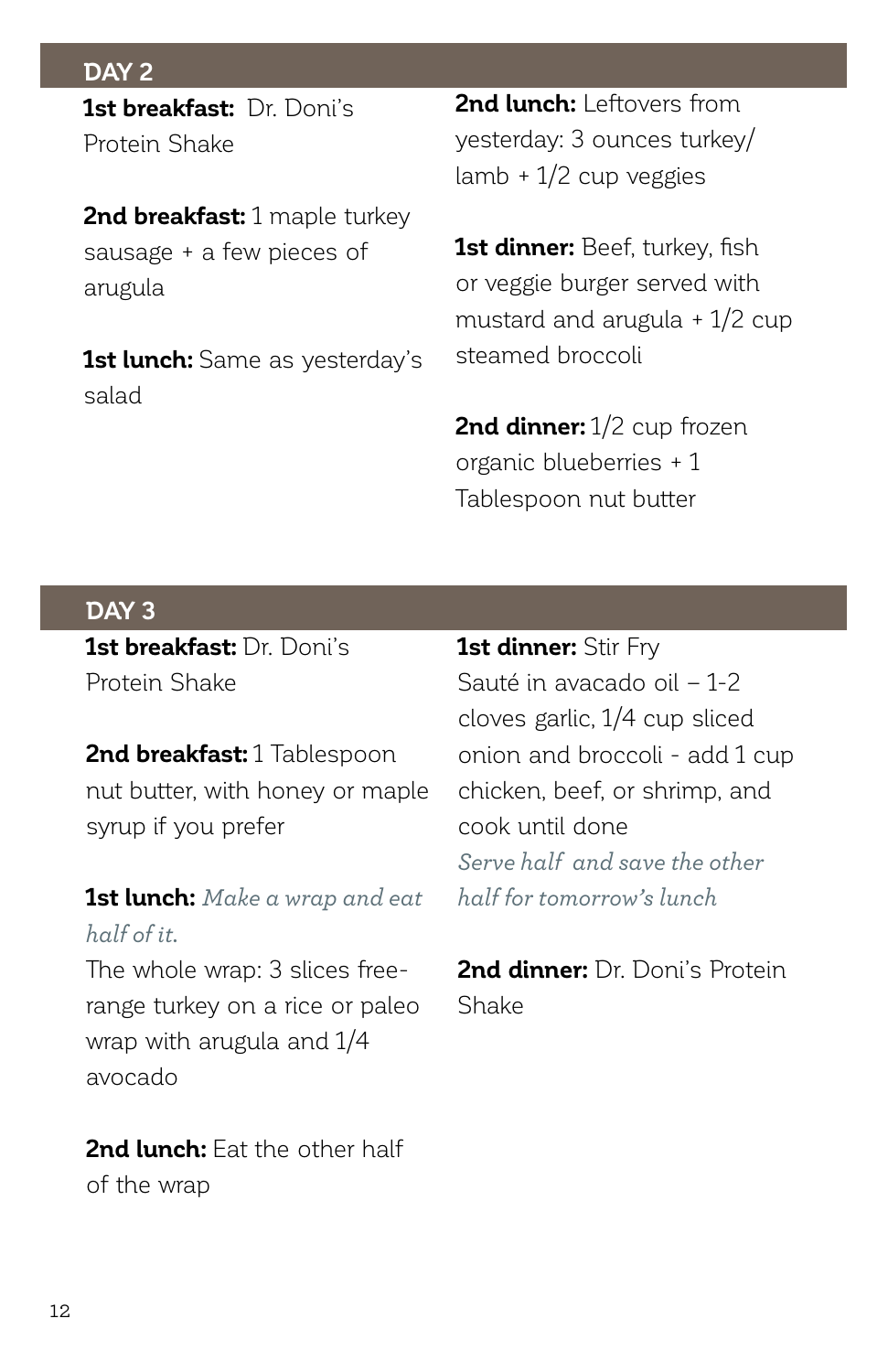**DAY 4 1st breakfast:** Dr. Doni's Protein Shake

**2nd breakfast:** 2-3 pieces of turkey bacon

**1st lunch:** Half of last night's stir fry

2nd lunch: 4-5 carrots or cucumbers + 1-2 Tablespoons hummus or Dr. Doni's Protein Shake

#### **1st dinner:** Taco

Cook 2/3 cup ground beef, turkey or Beyond Beef with GF seasoning if desired. Take half of the mixture and serve over 1 cup of arugula. Top with 1/4 avocado cut in pieces. *Save the other half for leftovers*

2nd dinner: 1/2 cup frozen organic blueberries + 1 Tb nut butter + a few GF, DF chocolate chips

#### **DAY 5**

**1st breakfast:** Dr. Doni's Protein Shake

**2nd breakfast:** 1 maple turkey sausage

**1st lunch:** Yesterday's leftover meat served served over arugula with 1/4 avocado

2nd lunch: 1 Tablespoon nut butter or 1/2 of your favorite protein bar or Dr. Doni's Protein Shake

**1st dinner:** Cook up 12 ounces wild salmon + 2 cup sautéed greens (chard or kale) with garlic and salt *Eat 1/4 and save 1/4 for your second dinner, with the other half set aside for tomorrow's lunch*

**2nd dinner:** The second quarter of the fish, rice, and veggies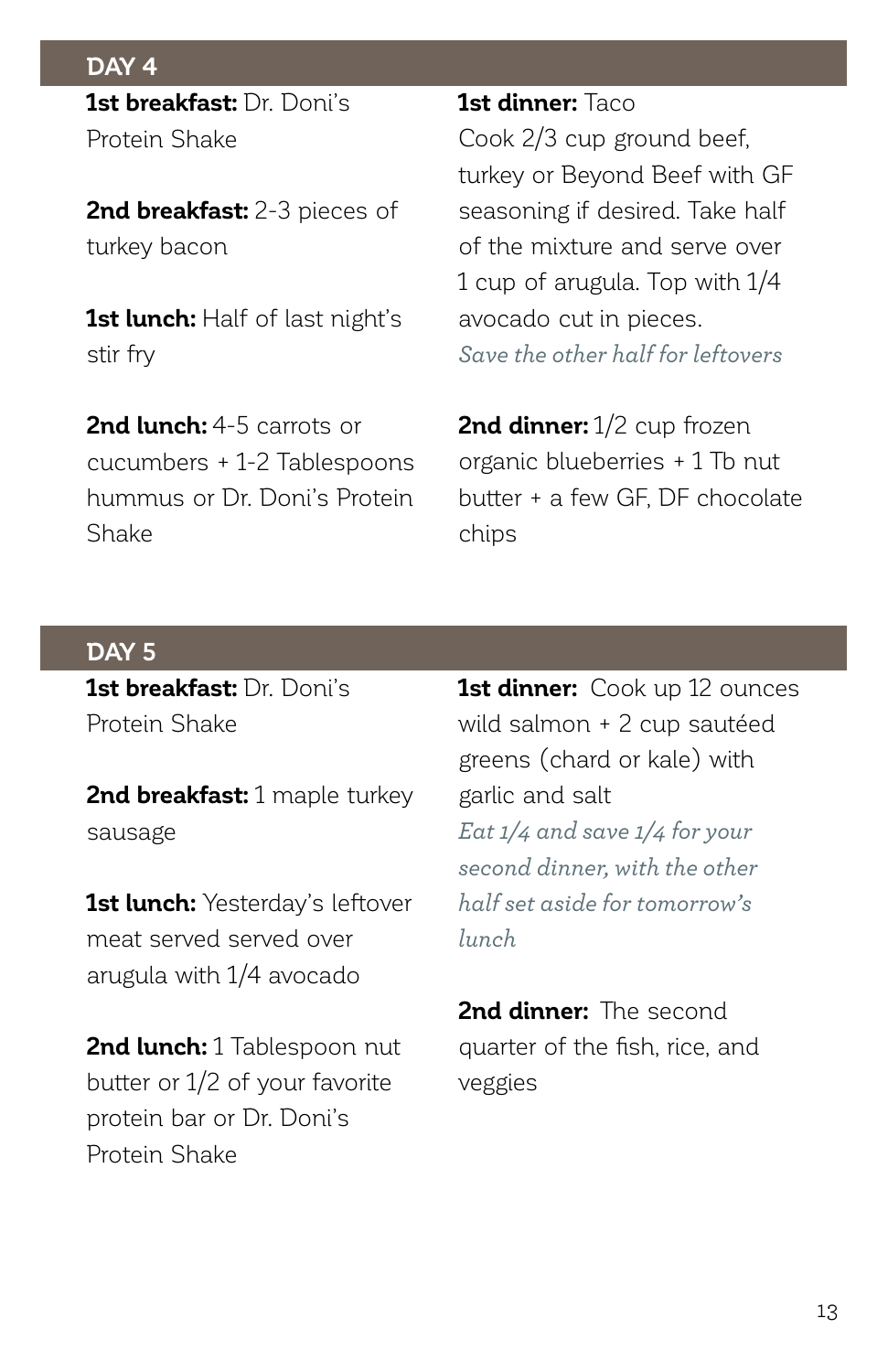**DAY 6 1st breakfast:** Dr. Doni's Protein Shake

**2nd breakfast:** 1/4 of last night's leftover fish and veggies

**1st lunch:** Dr. Doni's Protein Shake

**2nd lunch:** 1/4 of last night's leftover fish and veggies

**1st dinner:** Go out to dinner! Half beet or arugula salad 3 ounces filet mignon, wild salmon, or free range chicken with  $+1/2$  cup veggies. *Take the rest home!*

**2nd dinner:** 1/2 cup frozen organic blueberries + 1 Tablespoon nut butter or Dr. Doni's Protein Shake

#### **DAY 7**

**1st breakfast:** Dr. Doni's Protein Shake

**2nd breakfast:** 1 Tablespoon nut butter + 1/4 cup frozen blueberries, 2 Tablespoons nut butter or 2-3 slices of turkey bacon

**1st lunch:** 1/2 cup chicken soup (3 oz chicken, boiled in chicken broth with 1/2 cup carrots, celery and kale)

2nd lunch: 1/2 cup chicken soup (3 oz chicken, boiled in chicken broth with 1/2 cup carrots, celery and kale)

**1st dinner:** Leftovers from last night's dinner out: 3 ounces filet mignon, wild salmon, or free range chicken + 1/2 c veggies.

**2nd dinner:** Dr. Doni's Protein Shake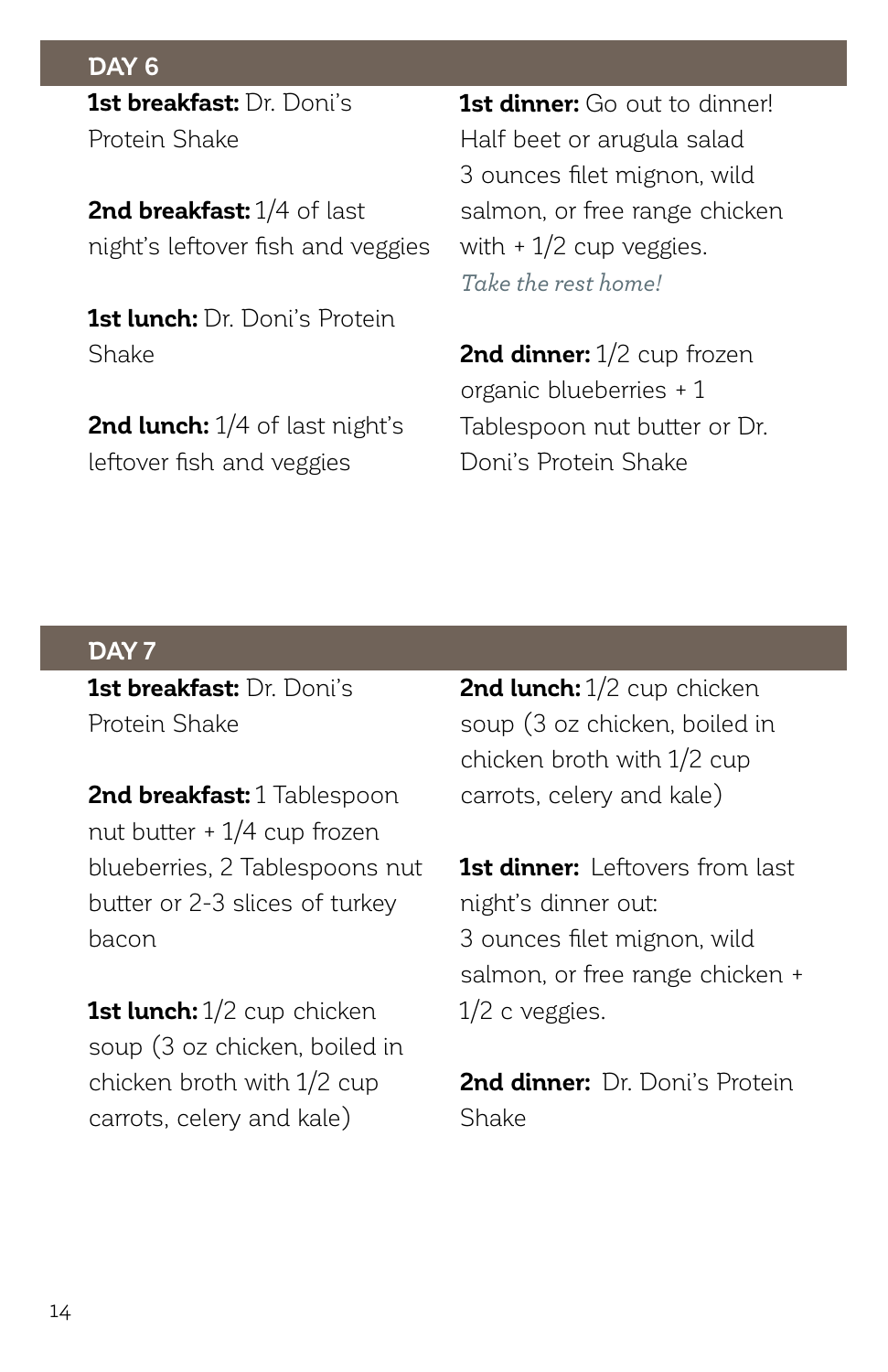## POWERFUL **ROTEINS** CLEANSING CARBS

**The Stress Reset is based on eating high-quality protein at every mini-meal, ideally 40% protein, up to 40% carbs, and 20% - 30% healthy fat.**

## **100 Kcal Proteins**

10-14 cashews/pecans/almonds/ 1/2 cup steamed vegetable (40 walnuts (also contains some carbs)

4 Tb hummus (also contains some carbs)

1 Tb cashew/almond butter (also contains some carbs)

3 oz fish

2 oz turkey/chicken

1 scoop of Dr. Doni's Protein Shake

1/2 of your favorite protein bar

3 slices turkey bacon

2 oz turkey sausage or jerky

## **40-100 Kcal Carbs**

kcal)

1 cup (cooked or salad) greens (40 kcal)

1/4 avocado (60 kcal)

1/2 cup frozen blueberries (40 kcal)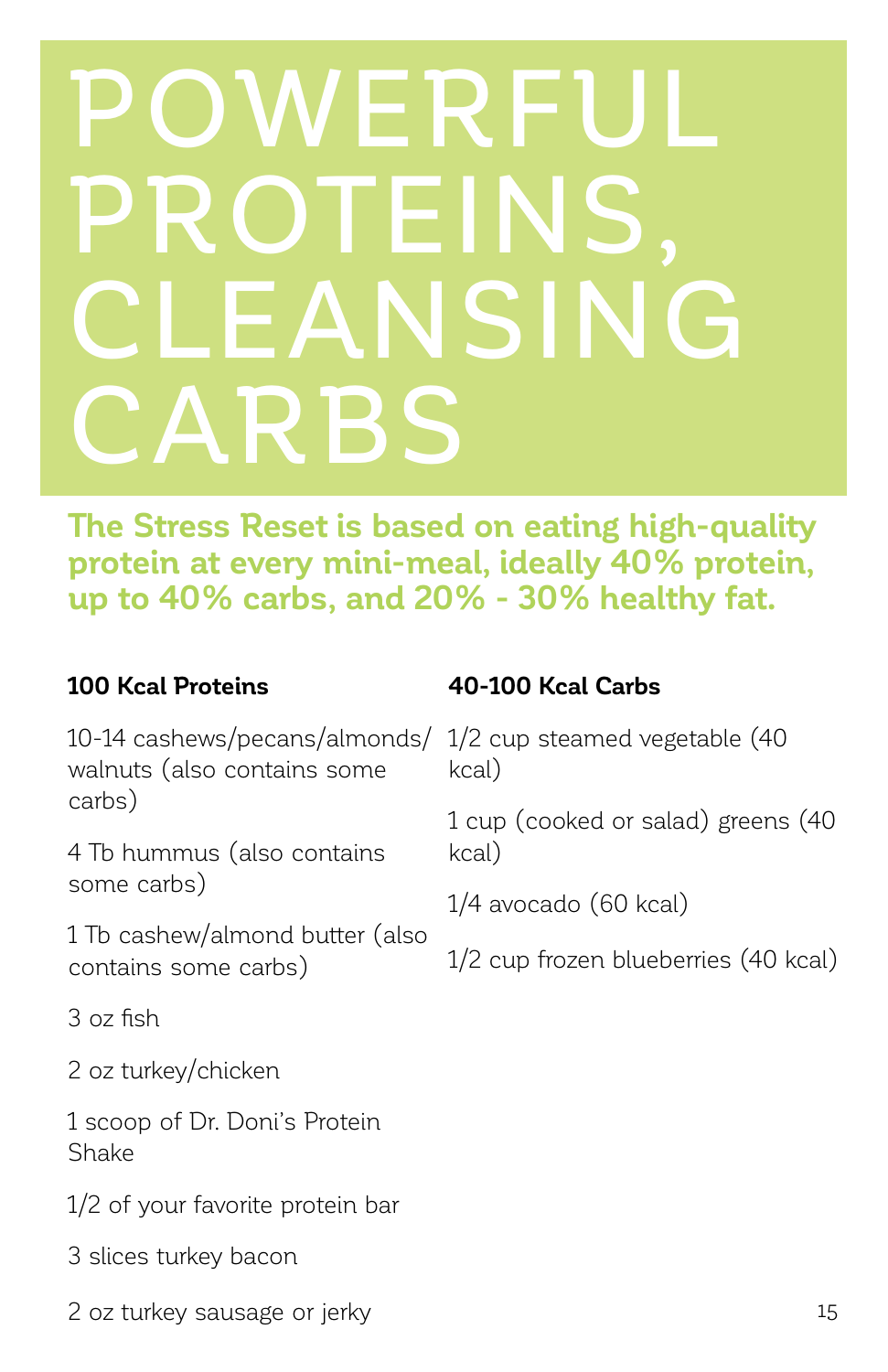## The Stress Reset

# TO GO

**If you stick to the Stress Resets eating recommendations (every 3-4 hours), you will very likely end up eating "on the go" at least a few times a week.**

## **Quick, Healthy Mini-Meals**

- 1/2 to 2/3 of your favorite protein bar
- 5-6 almonds or cashews + 5-6 dried cranberries
- 2 slices turkey + mustard and arugula
- 2-3 slices of turkey bacon
- 3 oz broiled salmon with GF sweet/sour sauce
- 2 oz grilled chicken + salad greens + 1/2 avocado + 2 Tb balsamic dressing
- 4 Tb garlic hummus + carrots or cucumbers

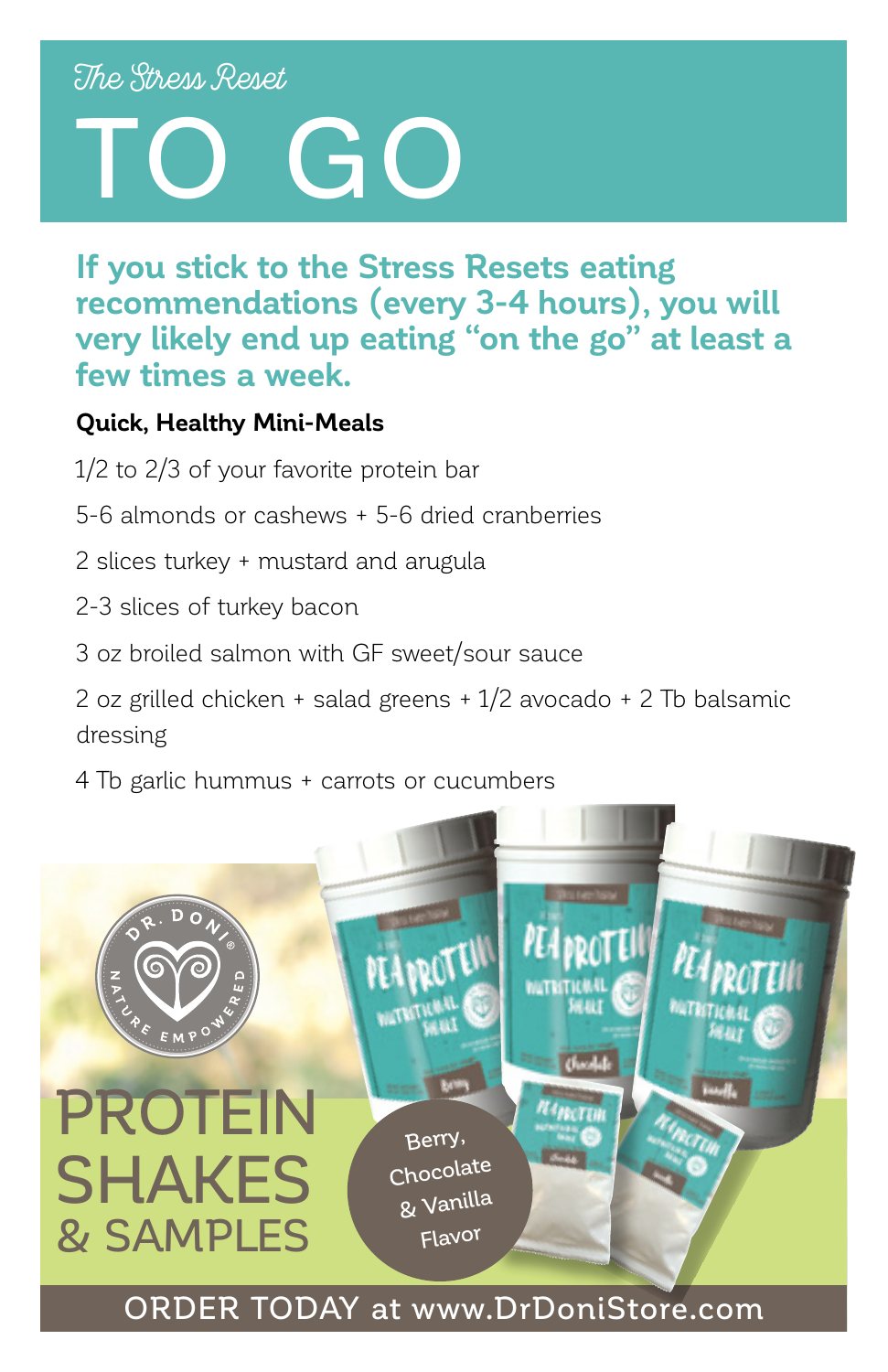

## THE STRESS REMEDY

Learn Dr. Doni's ground-breaking secrets to managing stress and achieving optimal health

Get your copy at [TheStressRemedy.com](http://TheStressRemedy.com)

*The Stress Remedy* reveals how stress of all types—from skipping breakfast to coping with a major crisis—disrupts the body's synergy. This in turn creates three problem networks—adrenal distress, blood sugar imbalance, and a digestive/immune system condition known as leaky gut.

These problem networks generate the symptoms that most of us learn to take for granted, including weight gain, fatigue, gas and bloating, joint and head pain, insomnia, frequent colds and infections, acne, PMS, low sex drive, mental fog, anxiety, and depression. Once we understand the types of support our body needs, we can free ourselves from these symptoms, achieve a healthy weight, and feel more energized and alive than we ever thought possible.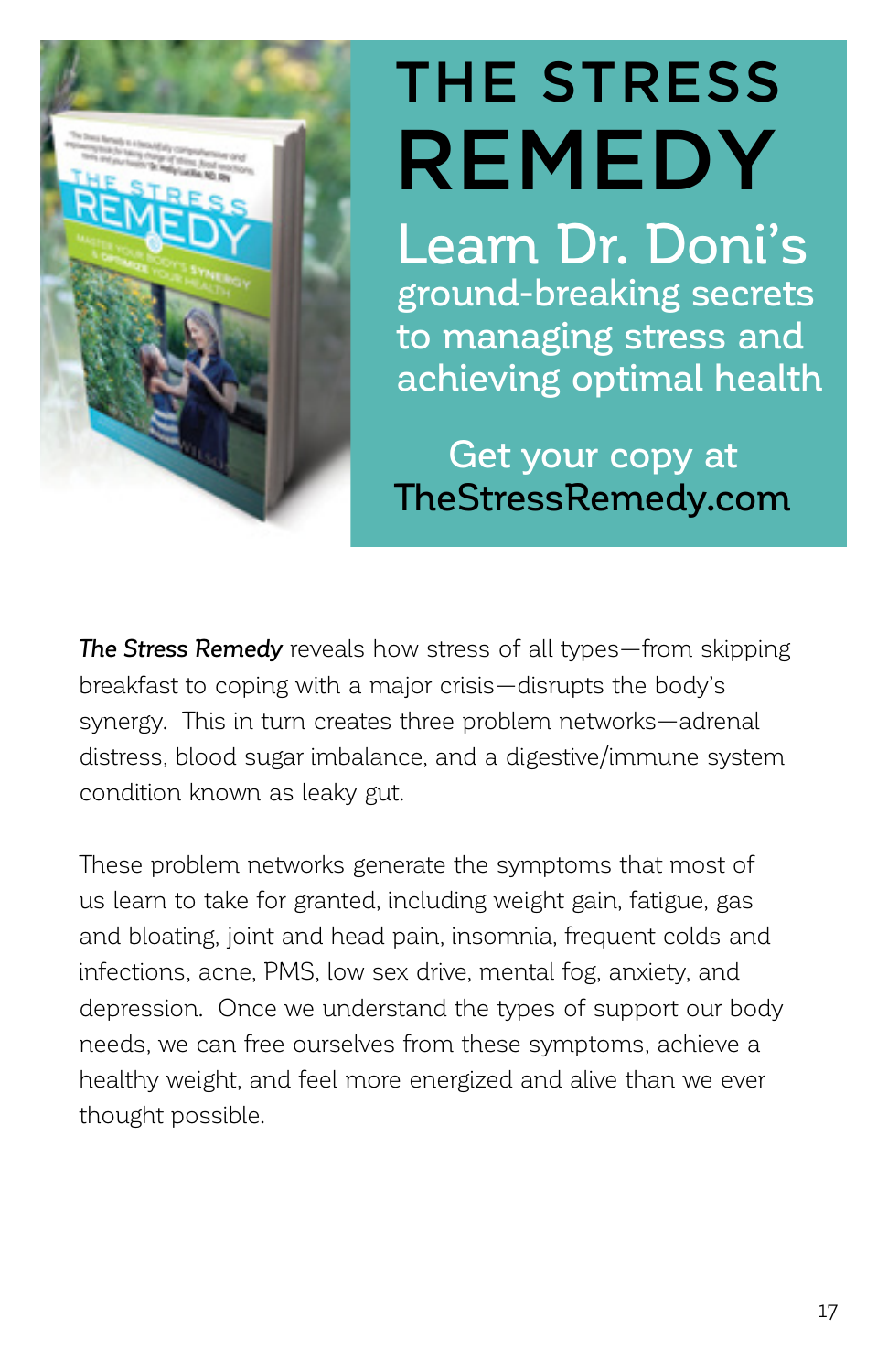### In *The Stress Remedy*, you will learn

• How virtually every health problem you experience can be traced back to the effects of stress on your body

• Why missing meals and losing sleep can actually cause you to gain weight

• How your body's "stress messengers" can either disrupt your entire system or create a whole new level of energy and vitality

• Why the foods you choose can either boost your mood or send you spiraling into anxiety, fatigue, or depression

• How understanding blood-sugar imbalance can free you from weight gain and a host of other symptoms

• Why just 5 minutes a day of doing something you love can make a revolutionary difference to your health

*The Stress Remedy* shows you exactly how to develop your own individual plan for optimal health, along with a three-week meal plan and these four customized plans to get you started:

- The 18-hour Worker
- The Traveler
- The Mental Athlete
- The Caretaker

In *The Stress Remedy,* you will learn the true secret to health: how to give your body all the support it needs so that you can achieve all the energy and vitality of which you are capable.